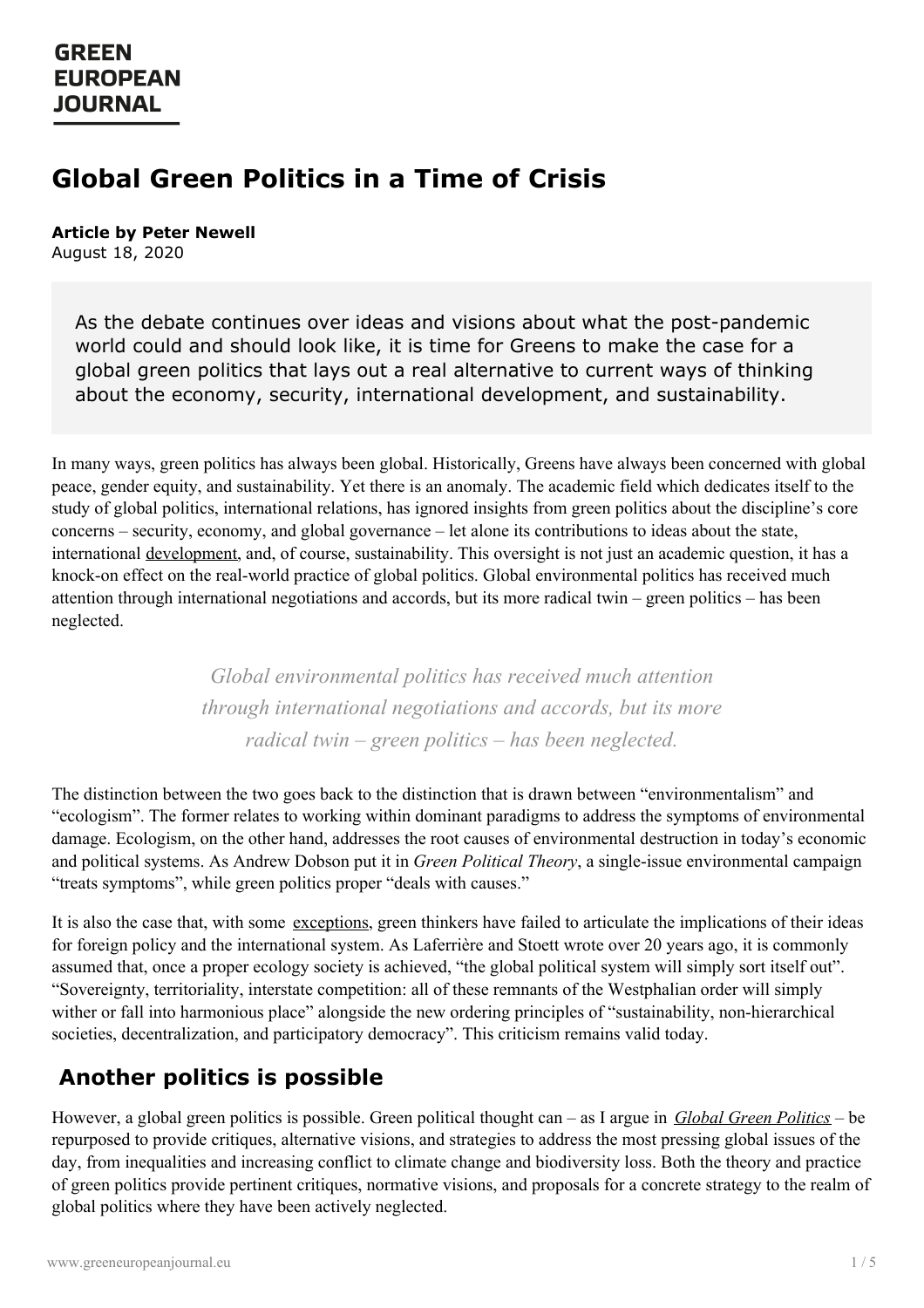*For many Greens, the ecological order sustaining all life on Earth is a metaorder within which the international system of states and other actors is just one component.*

Mainstream approaches to the discipline of international relations, as well as its practice, treat capitalism (or industrialism) and militarism as givens and rarely take into consideration the ecological basis of all life. The result is that conventional international politics proceeds from an assumption of infinite growth, peace through militarism, and deference to elite politics. The prerequisites for a sustainable society might be thought to include stability, order, and peace. Yet common conceptions of international politics pursue these through state-based militarism. From an ecological point of view, the idea that such "realist" strategies will provide security or stability is illusory. Peace and sustainability are likely to remain a distant prospect in the current global capitalist economy. For many Greens, the ecological order sustaining all life on Earth is a metaorder within which the international system of states and other actors is just one component. As the authors of *Planet Politics: A Manifesto for the End of IR* write, [international](https://journals.sagepub.com/doi/abs/10.1177/0305829816636674) relations "is undone by the reality of the planet".

> *There is no international relationship, no interstate system, no war or trade or investment flow that is not built upon and that does not embody and disrupt the ecologies on which it depends.*

There are no international relations that are not ecological, nor that lie outside of ecology. Interstate relations, war, and trade are only possible because of specific socio-ecological conditions that determine their viability. There is no international relationship, no interstate system, no war or trade or investment flow that is not built upon and that does not embody and disrupt the ecologies on which it depends. Ecology sets the limits of the possible in a very profound and basic sense. Yet the consequences and implications of this fact – for it is an a priori fact – for questions of welfare, security, let alone sustainability, are systematically ignored in theory and in practice.

Bolder alternative visions, alongside new strategies and politics are required, even if grounded in relatively old traditions in some cases. Green politics, extended and more clearly articulated to deal with today's global politics, has a key role to play.

## **Green visions for global politics**

Climate breakdown and now the pandemic have seen green thinking in relation to economy gain increasing influence, both in domestic and international politics. Departing from conventional ideas held by both the political Left and the Right, degrowth, [post-growth,](https://www.greeneuropeanjournal.eu/beyond-the-choke-hold-of-growth-post-growth-or-radical-degrowth/https:/www.greeneuropeanjournal.eu/theme/post-growth/) and prosperity without growth have all gained increased attention in recent years. But thinking about strategies for reaching these have often been under-developed. It is clear we need a "just transition" to a post-growth economy by rebalancing and re-embedding the economy, supporting socially useful [production,](https://www.greeneuropeanjournal.eu) and re-purposing finance for the common good. Contrary to the sudden and disruptive shocks of a global pandemic, change has to be made by design: managed decline of those sectors that are incompatible with the goals of the Paris Agreement, for example, and expanded support for those sectors that will play a leading role in a green economy.

The current crisis has only underscored the need for such a shift from an economy organised around quantity to one based on quality and provides an opportunity for resetting the priorities of [economic](https://www.greeneuropeanjournal.eu/doughnut-economics-for-a-thriving-21st-century/) life. Prioritising welfare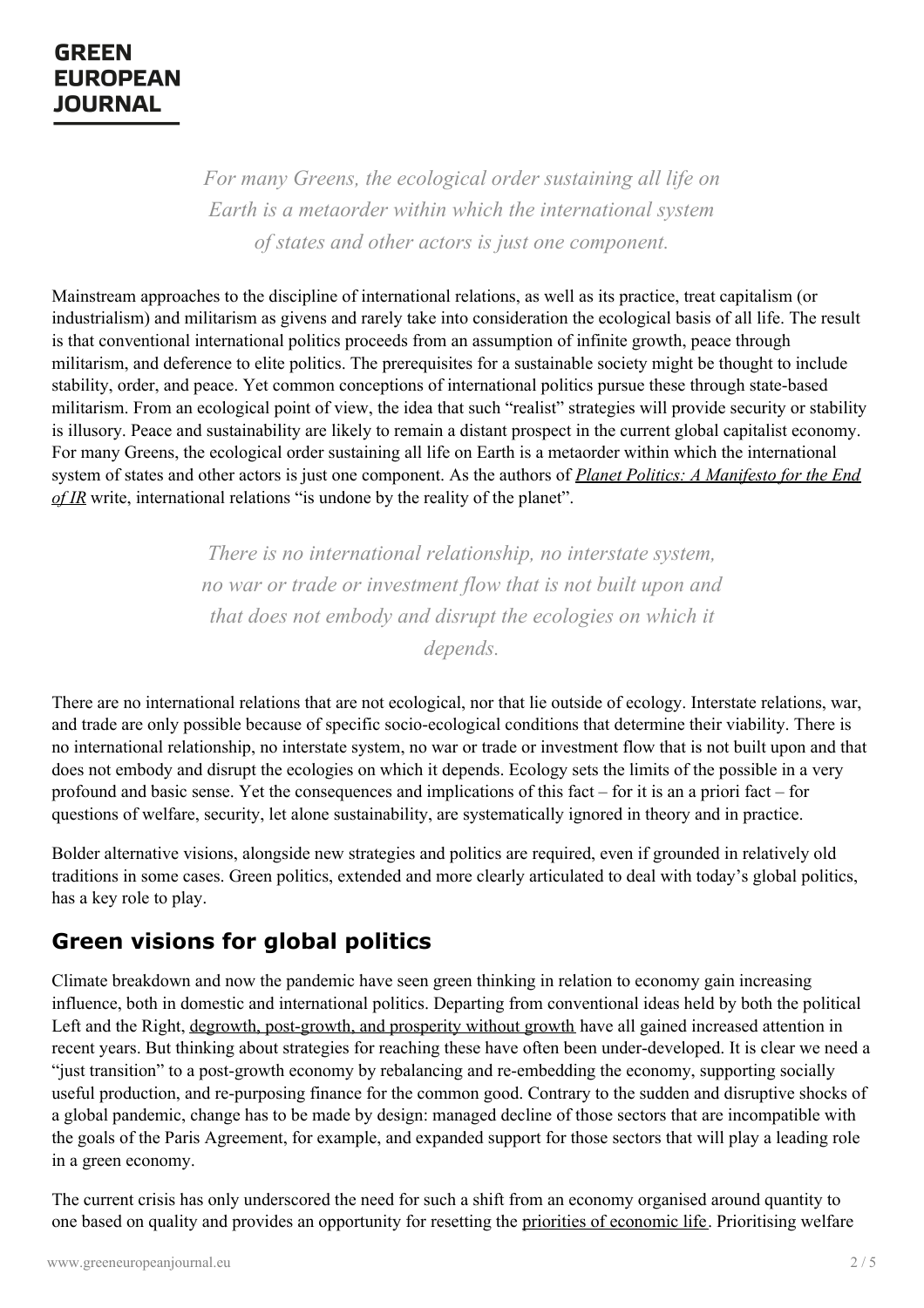and prosperity overgrowth at all costs in recent months has received public support and emergency industrial conversions could be extended to a broader re-purposing through new investments in jobs and [infrastructure](https://steps-centre.org/wp-content/uploads/2017/04/How_Did_We_Do_That.pdf) along the lines of the proposed [Green](https://www.rapidtransition.org/stories/the-new-deal-and-a-green-new-deal-turning-economic-and-environmental-disasters-into-an-opportunity-for-national-public-renewal/) New Deal. The basis would have to be secure and decently paid work and a deliberate move away from casualisation and precarious contracts for the poorest in society. Cooperatives, social enterprise, [B-Corps](https://www.rapidtransition.org/stories/new-economics-the-rise-of-the-b-corp/), and non-traditional business models that put welfare above short-term profit maximisation all have a part to play.

Greens, drawing on their feminist roots, also point to the critical importance of the care economy and unpaid work. The current crisis has drawn attention to the value of the care economy within families and communities with the rise of mutual aid groups, as well as in the formal economy, with renewed appreciation for the work done by health workers and frontline service providers such as teachers. The heavily gendered care economy is what sustains the formal economy. Many Greens have supported a *[universal](https://www.greeneuropeanjournal.eu/green-observatory-basic-income/) basic income* scheme for decades precisely to recognise this fact.

But there has not been a similar recognition of the relevance of green thinking for the international system. The green critique of a globalised capitalist economy, which sees global supply chains as fragile and non-dependable, can help us re-orient ourselves after the pandemic. Global supply chains based on just-in-time production have reached their limits. The model is vulnerable to a range of disruptions (pandemics, economic shocks, environmental impacts). On this point, Greens have long supported localisation, a development that is today accelerating as producers and consumers adapt to disrupted supply chains. Attempts to rebuild local supply chains – particularly for food, but also for essential medicines such as paracetamol and antibiotics – are likely to be pursued further as European countries seek to become less reliant on production in India and China. A greater emphasis on political and economic autonomy and self-sufficiency could spark a rethink about what products should be acquired through international trade, and what can be provided more locally, not only to increase resilience but also to boost local economies and reduce environmental impacts.

Green ideas also emphasise re-designing our system of global governance. Going beyond critiques of global economic institutions such as the World Trade Organization and World Bank, they highlight the need to ecologise and democratise global governance, in terms of revising the content of international law and the mandates of key global bodies. But also in terms of their procedures so that actors with a greater stake in the future of humanity have a greater say, such as youth organisations and environmental defenders such as indigenous peoples. This would need to be combined with the [decentralisation](https://www.greeneuropeanjournal.eu/perfect-complements-is-regionalism-the-way-forward-for-europe/) of some powers and enhanced forms of progressive regionalism and stronger roles for bodies such as the EU's Committee of the Regions. Green support for principles of subsidiarity can be invoked to offer a guide to the appropriate level of decision-making.

> *Green international development would emphasise "recommoning" and protecting the livelihoods of the poorest and most vulnerable in the world from incursions by states and corporations.*

In relation to [internationa](https://www.greeneuropeanjournal.eu)l development, Greens are critical of extractive, export-driven, globalising models of wealth creation that are imposed onto countries of the global south through the provision of aid and unequal trade deals, including by the EU. Green international development would emphasise ["re-commoning"](https://www.greeneuropeanjournal.eu/the-eu-mercosur-trade-deal-must-be-stopped/) and protecting the livelihoods of the poorest and most [vulnerable](https://www.greeneuropeanjournal.eu/vulnerability-and-the-green-new-deal-a-note-of-caution/) in the world from incursions by states and corporations. It would allow governments greater autonomy to choose their own development paths, free of the constraints and proscriptions of the International Monetary Fund and World Bank, but respectful of ecological limits.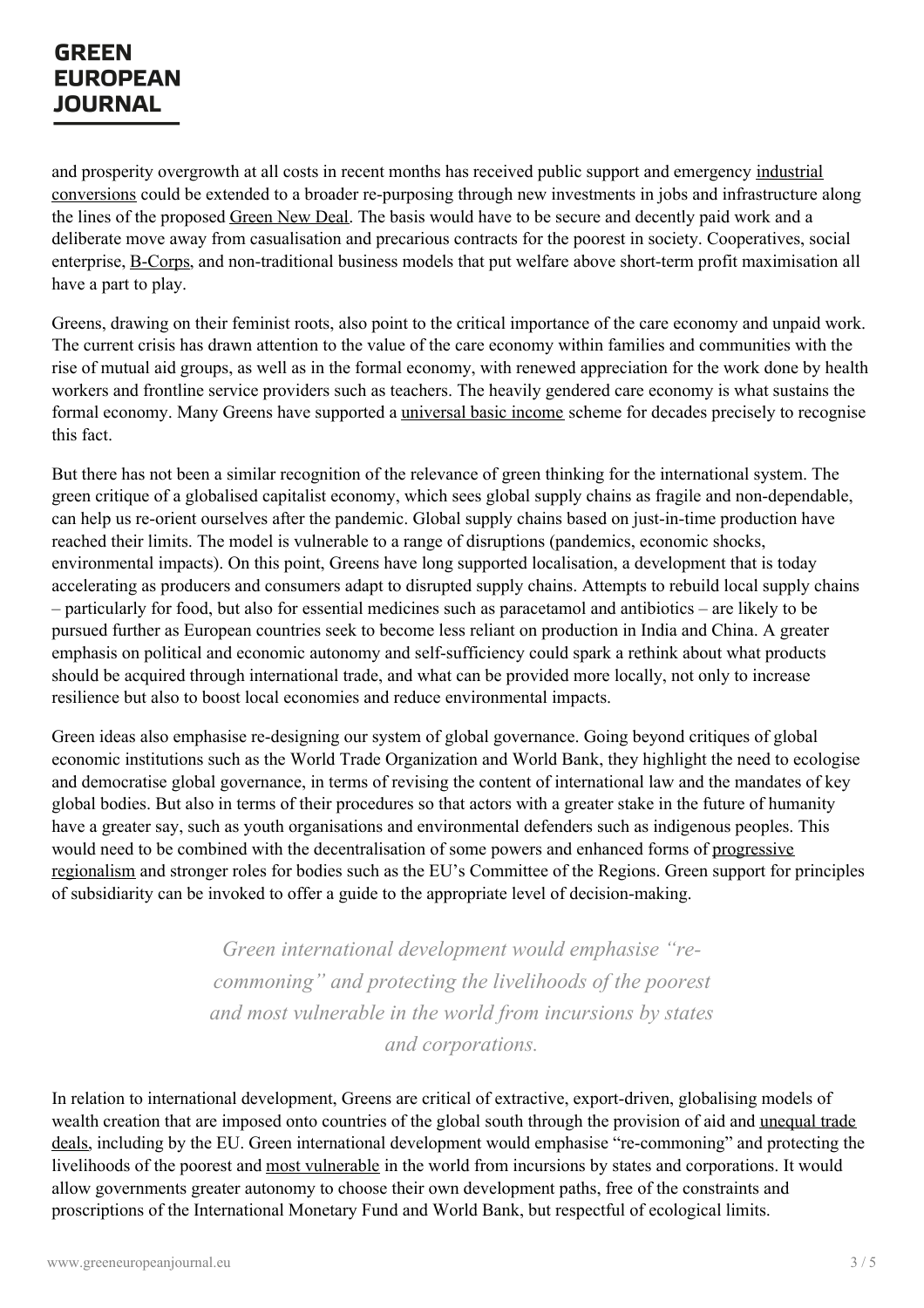Many of ideas for changing global politics in different arenas interrelate in practice. For example, rolling back militarism and regulating and reducing the arms trade would diminish conflict, one of the primary drivers of poverty and insecurity in the world. Likewise, a shift towards more localised economies would sever some of the exploitative supply chains that drain poorer countries of their wealth.

The coronavirus has also thrown up awkward questions for governments the world over about security: what is to be secured? And for whom? Some, at great risk to their citizens, have sought to delay responses and are pushing hard for a rapid return to business as usual, prioritising growth over the welfare of their citizens. Poorer and more vulnerable citizens – the elderly, the unwell, migrant workers far from home, and workers employed precariously – are, by design or by default, the victims of such a strategy.

This speaks to the need not only to take human security more seriously, but also to revisit what the real threats to our collective welfare are. Whilst mainstream accounts of security would point to terrorism and war aimed at the nation-state, a green perspective might point to poverty, ill health, violence, insecurity, and environmental devastation. Security is tied to securing peoples' ability to secure food, water and energy grounded in an alternative notion of sovereignty as being about control over livelihoods rather than a territorial boundary.

Rather than respond reactively to crisis, green politics aims to find the social and institutional roots of violence and insecurity, such as [militarism](https://www.greeneuropeanjournal.eu/how-much-military-is-enough/) and extractivism. They critique both the scale of resources committed to militarism – globally, arms expenditure runs at around 1.7 trillion [dollars](https://www.sipri.org/media/press-release/2018/global-military-spending-remains-high-17-trillion) a year – and suggest how they might be redeployed.

> *Whilst mainstream accounts of security would point to terrorism and war aimed at the nation-state, a green perspective might point to poverty, ill health, violence, insecurity, and environmental devastation.*

# **Towards global green politics**

Emulation is said to be the greatest form of flattery. In which case Greens should be content that many of their ideas about alternatives to GDP, shorter working weeks, deepening democracy though regional governments and citizen assemblies, a [Green](https://www.greeneuropeanjournal.eu/investing-in-the-future-why-europe-needs-a-green-new-deal/) New Deal to rewire the economy for decarbonisation, and more are now routinely discussed and advocated by other political parties across Europe. Even more radical and ambitious ideas such as [universal](https://www.greeneuropeanjournal.eu/basic-income-and-pandemic-preparedness/) basic income and the need for industrial conversion are coming to the fore as sound proposals to respond to the coronavirus.

These are the entry points for bringing Green visions to bear on today's politics. These ideas now need to be extended to global politics to challenge the mandates and strategies of global institutions such as the World Bank and World Trade Organization and the isolationist, militaristic strategies of reactionary leaders around the world. These ideas instead advocate resilient and sustainable economies that value work and prosperity in more meaningful ways; renewed efforts at disarmament and arms control to address some of the causes of global [insecurity](https://www.greeneuropeanjournal.eu) and to free up critically needed resources for immediate security threats related to health and environmental degradation; and strengthening the architecture of environmental governance to combat climate change, whose impacts will likely dwarf those of the current pandemic. One proposal gaining traction, and recently proposed at the UN Security Council by former Irish Prime Mary Robinson, is a Fossil Fuel [Non-Proliferation](https://www.fossilfueltreaty.org/) Treaty to leave large swathes of fossil fuels in the ground in a fair manner. Currently, fossil fuels are not even mentioned in the Paris Agreement.